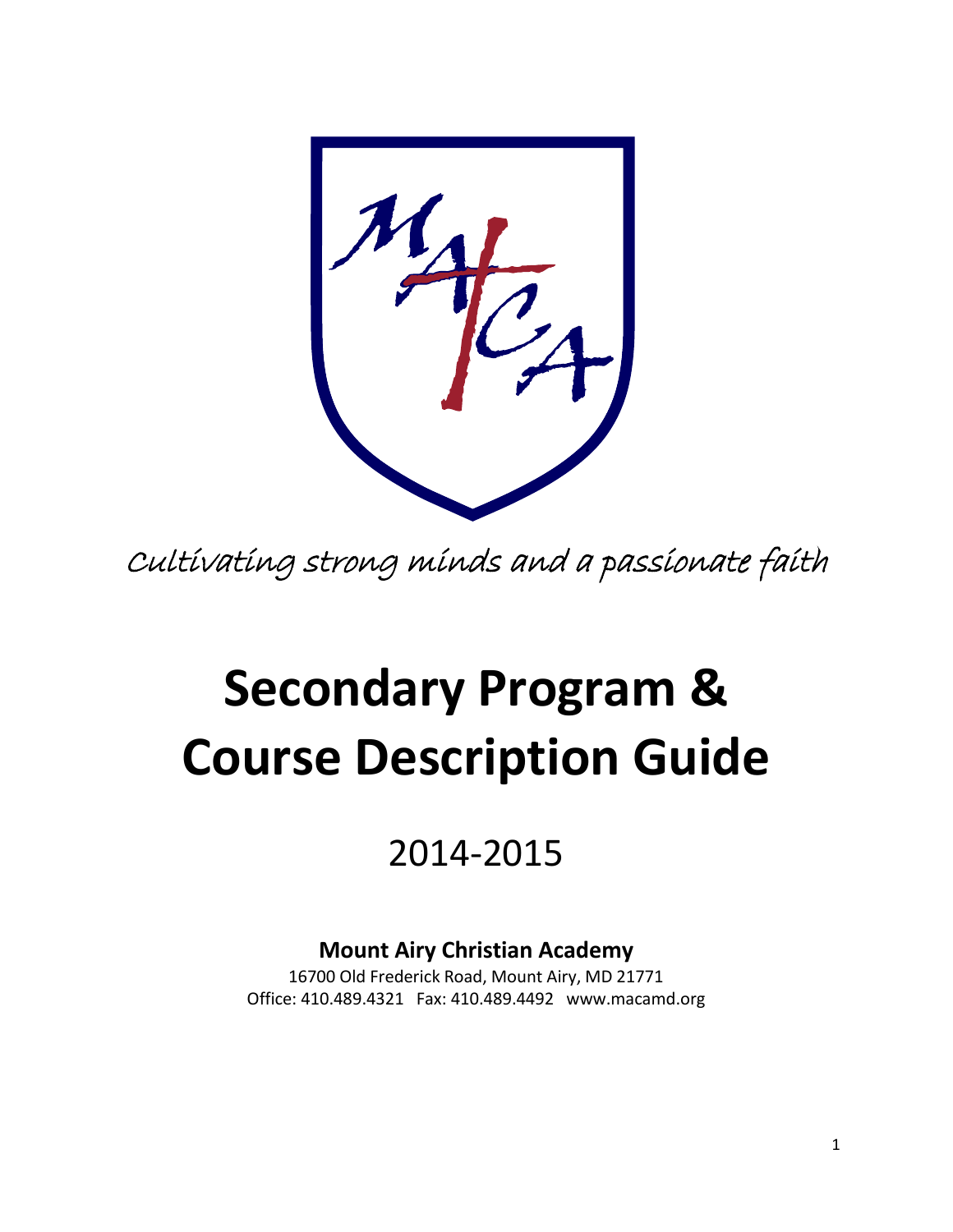#### Dear Parents,

Mount Airy Christian Academy desires to offer a challenging educational program that meets the needs of all our students. Please review all the information in this course guide carefully. You will note that we have added several new courses this year as well as an honors program in each of our secondary core classes. Please contact me a soon as possible to schedule a meeting to discuss your student's course selections for next year. As you and your student select next year's courses please keep in mind the following:

- 1. MACA administration reserves the right to make final decisions over all student selections based on – course availability, past student performance, and teacher input.
- 2. The Administration reserves the right to add courses and electives and update diploma programs from this stated selection guide in order to provide the best possible education for our students.
- 3. The Administration reserves the right to delete courses from this selection guide if it is determined that MACA cannot offer courses because of lack of student interest.

Please do not hesitate to contact me if you have any questions.

Sincerely,

Charity Leonard Academic Dean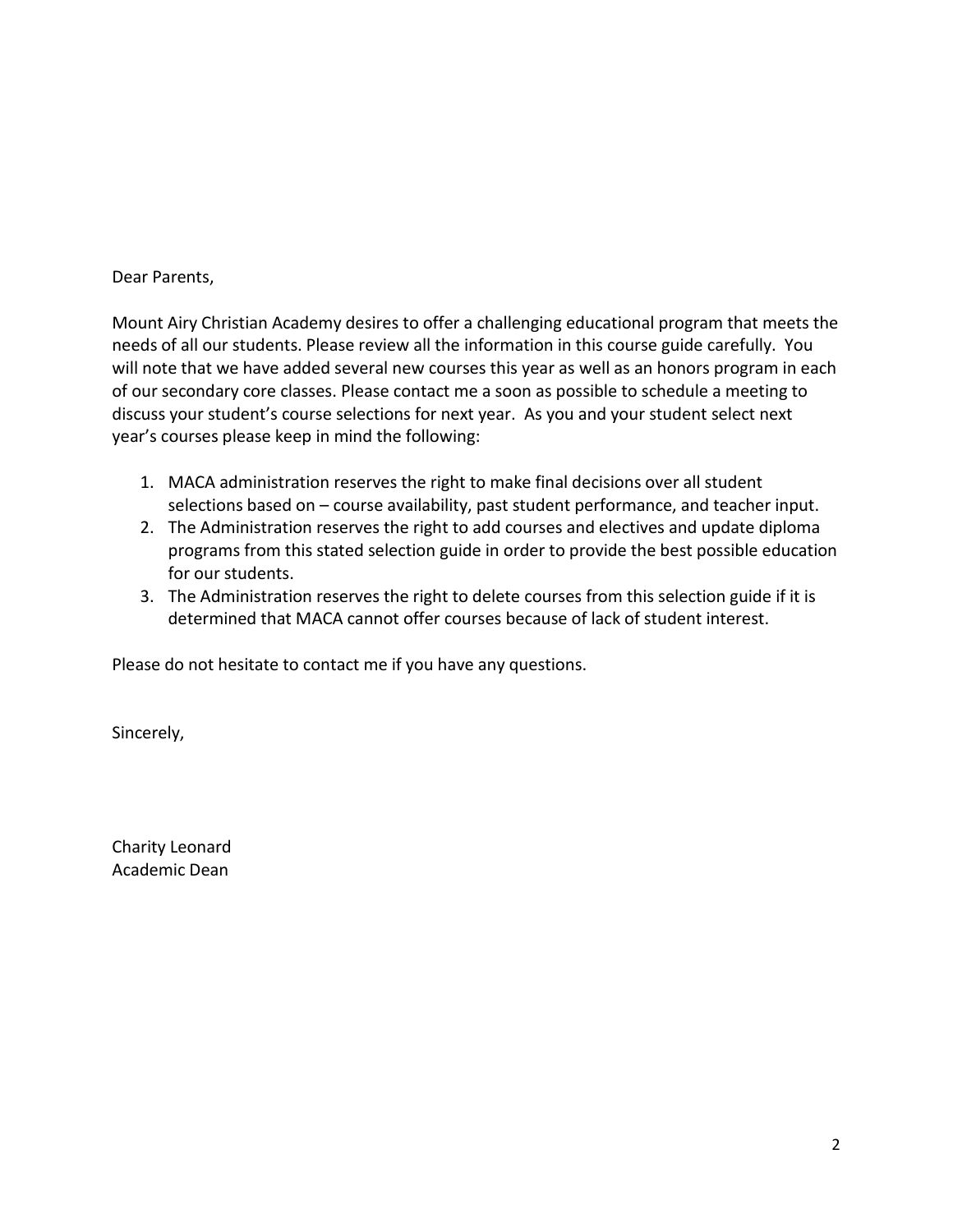#### **TABLE OF CONTENTS**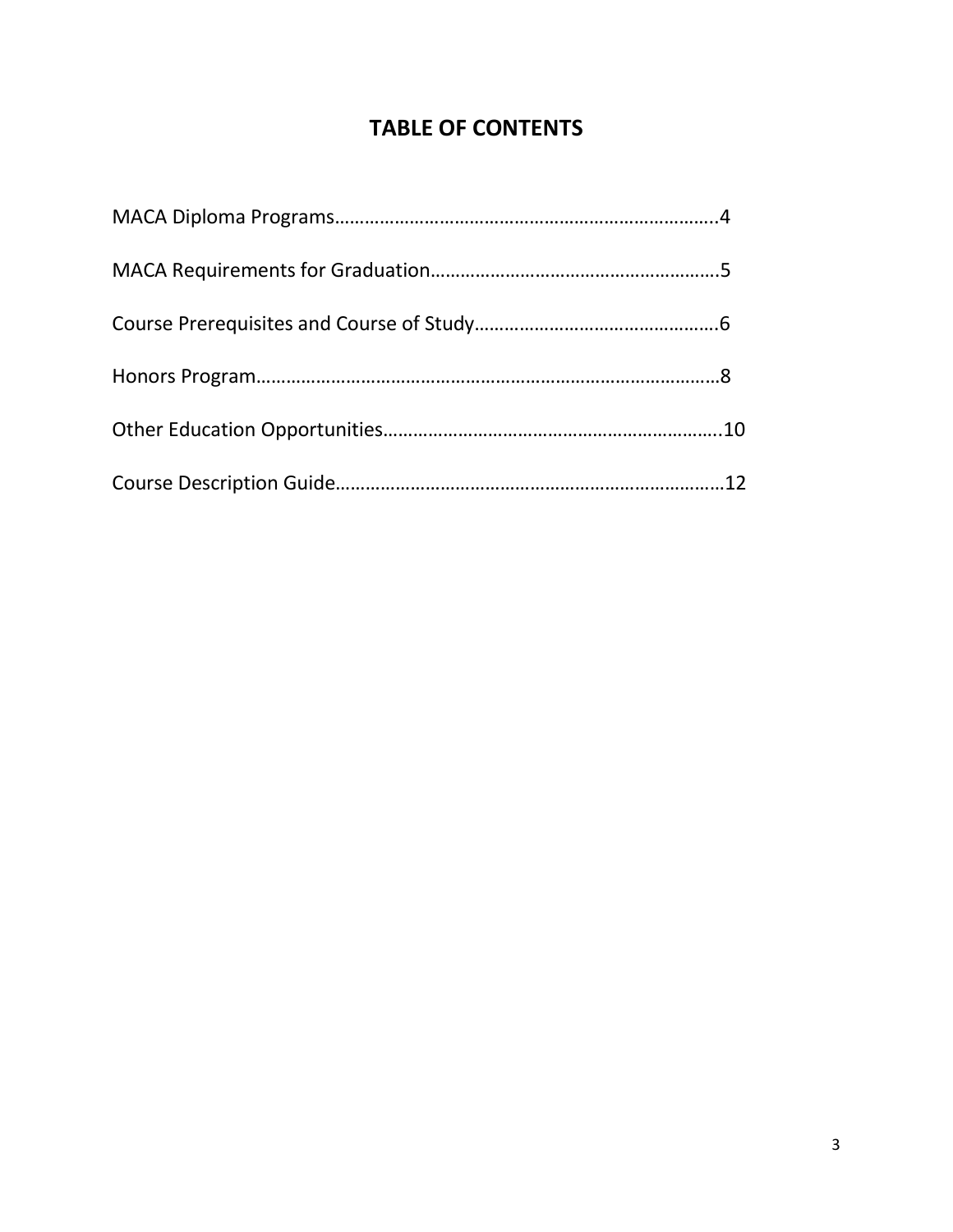### **Mount Airy Christian Academy High School Diploma Programs 2014-2015**

Mount Airy Christian Academy desires for every high school student to develop to their fullest potential academically. We encourage students to look beyond the minimum requirements for graduation and prepare for college or advanced education. One way we do this is to offer three diploma programs: General, College Preparatory, and Advanced College Preparatory.

#### **Three Types of Diplomas**

#### **General Diploma**

To receive the General Diploma:

- minimum of 26 total credits
- minimum 75 Service Learning hours (80 Hours for class of 2018)
- complete a week-long internship in the junior and senior years
- Minimum of 2.0 GPA

#### **College Preparatory Diploma**

To receive the College Preparatory Diploma:

- minimum of 27 credits including Algebra II and Chemistry
- minimum 90 Service Learning hours (100 hours for class of 2018)
- complete a week-long internship in the junior and senior years
- Minimum of 2.75 GPA

#### **Advanced College Preparatory Diploma**

To receive the Advanced College Preparatory Diploma:

- minimum of 28 credits including Pre-Calculus and Chemistry
- minimum 100 Service Learning hours (120 hours for class of 2018)
- complete a week-long internship in the junior and senior years
- Minimum of 3.50 GPA

#### **Cumulative Diploma Honors – Recognized at Graduation**

```
cum laude= 3.5 GPA*
magna cum laude= 3.7 GPA*
summa cum laude = 3.9 GPA*
```
\*Based on a weighted grading scale, not rounded (ex:  $85-88 = B$ ;  $89-91 = B+$ ;  $92-94 = A-$ ;  $95-100$ 

 $= A$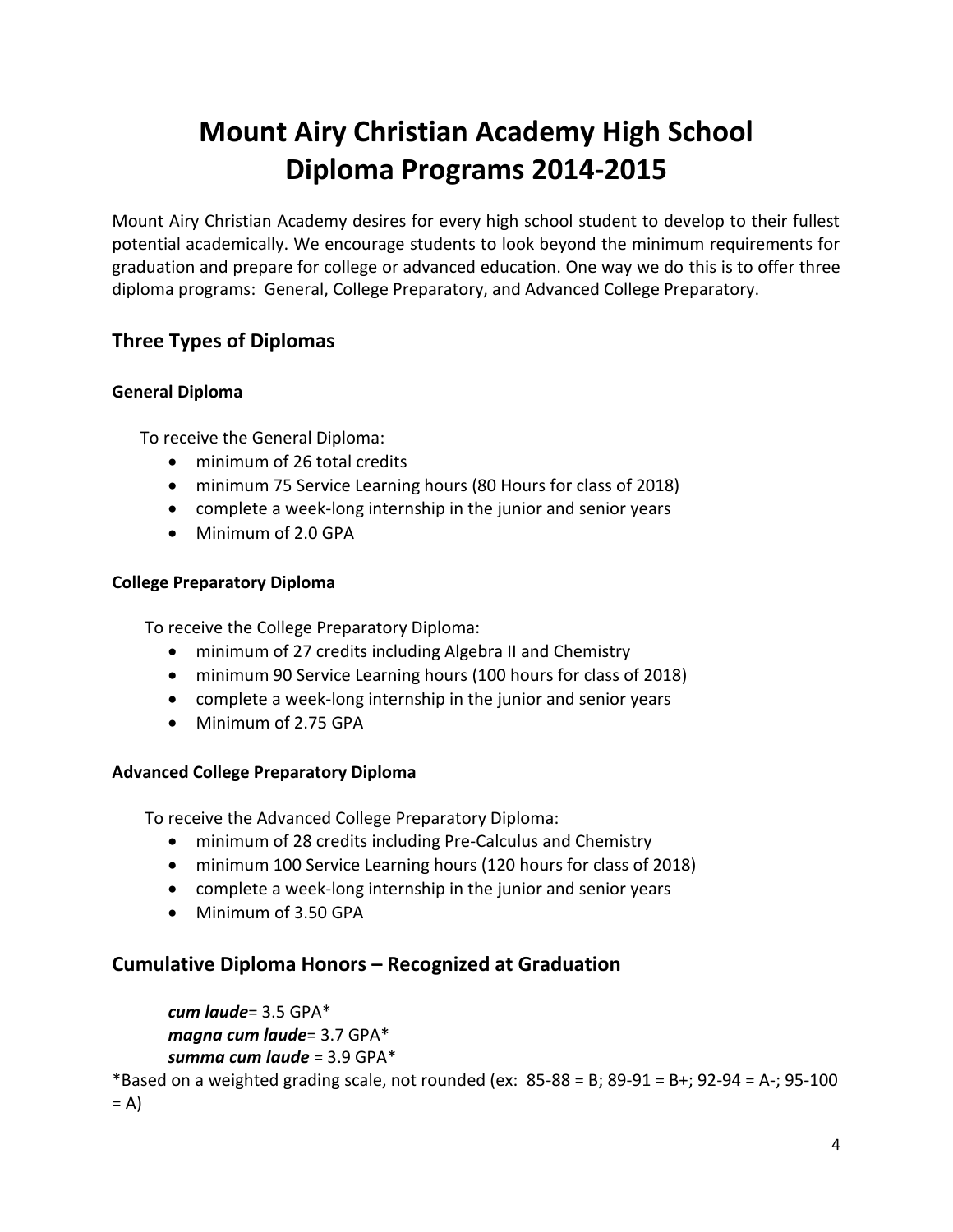#### **MACA General Diploma – Requirements for Graduation**

| <b>COURSES</b>              | <b>CREDITS</b> | <b>REQUIRED COURSES</b>                                       |
|-----------------------------|----------------|---------------------------------------------------------------|
| <b>Bible</b>                | 4              | (Hermeneutics & Christology)                                  |
| English                     | 4              |                                                               |
| <b>Social Studies</b>       | 3              | (American Government, World<br>History, US History)           |
| Math                        | 3 or 4         | (Algebra I, Geometry) 4 credits<br>required for class of 2018 |
| Science                     | 3              | (Biology, 2 Lab Sciences)                                     |
| Foreign Language            | $\overline{2}$ |                                                               |
| <b>Physical Education</b>   | $\mathbf{1}$   | (Achievable through MACA sports)                              |
| Health                      | $\frac{1}{2}$  |                                                               |
| <b>Technology Education</b> | $\mathbf{1}$   | (Computer I)                                                  |
| <b>Fine Arts</b>            | $\mathbf{1}$   |                                                               |
| <b>CALMS</b>                | $\frac{1}{2}$  |                                                               |
| Electives                   | $\overline{2}$ | (can be additional core courses)                              |
| <b>TOTAL</b>                |                | Minimum of 26 credits required for graduation                 |

Students must earn a minimum of 26 credits, participate in the MACA internship in their junior and senior years, earn a minimum of 75 Service Learning hours (80 hours for class of 2018), and successfully complete their Senior Bible Thesis Presentation to be awarded a General Diploma.

These requirements meet or exceed the standards established by the Maryland State Department of Education.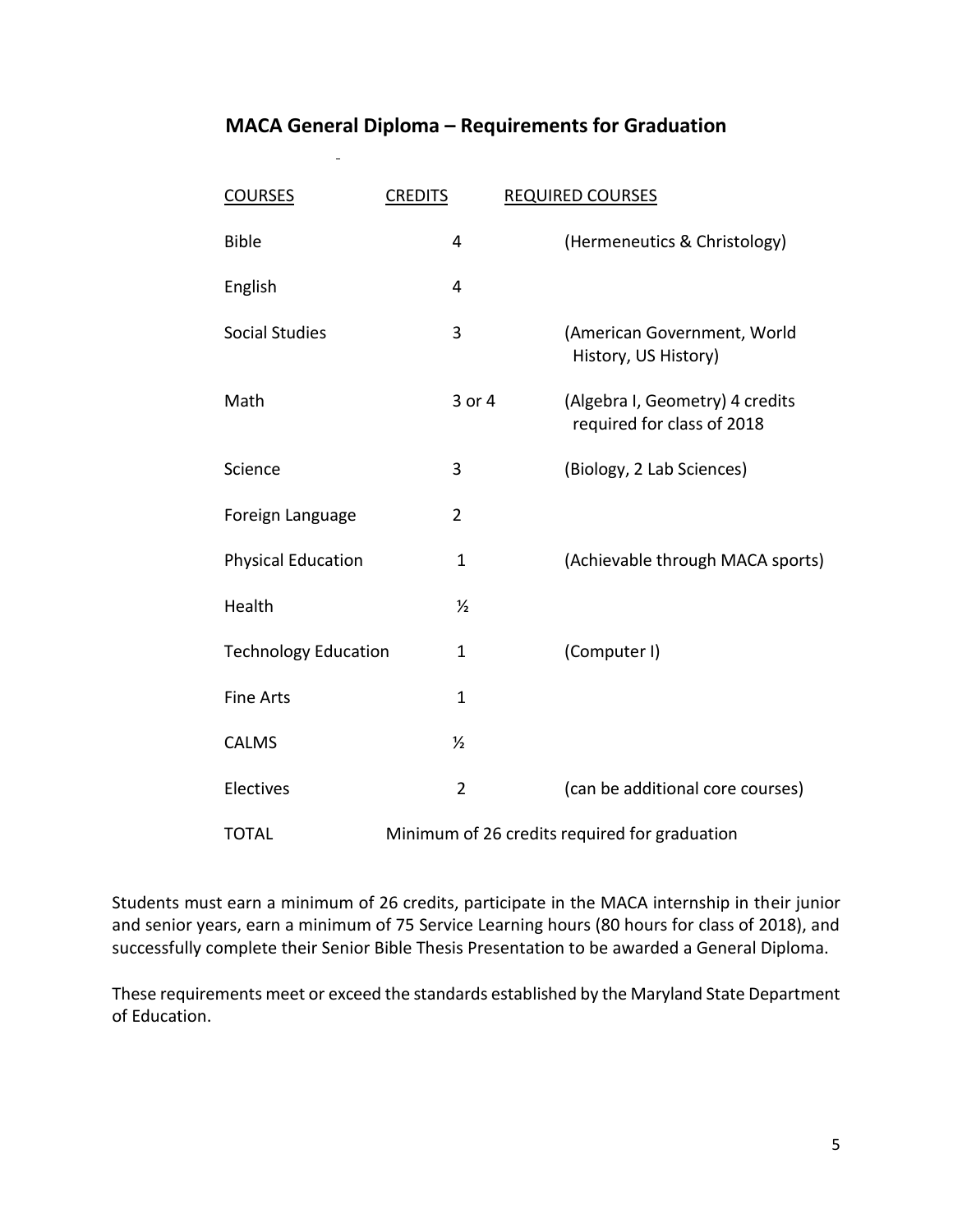### **Mount Airy Christian Academy High School Course Prerequisites & Recommended Course of Study**

#### **Course Prerequisites**

Some of the courses within the curriculum require that students successfully complete the preceding course with at least a "C" average. This is to assure success in the next level of learning. Therefore, to enter the next level course, a student must have a "C" final average grade or receive approval from the advanced course teacher.

| <b>Advanced Course</b>     | Prerequisite Course(s)                     |
|----------------------------|--------------------------------------------|
| Computer II                | Computer I                                 |
| Web Design and Development | Computer I and/or Teacher Approval         |
| <b>IT Assistant</b>        | Computer I and Teacher Approval            |
| Spanish IV                 | Spanish III                                |
| Spanish III                | Spanish II                                 |
| Spanish II                 | Spanish I                                  |
| Algebra I                  | Pre-Algebra                                |
| Geometry, Algebra II       | Algebra I                                  |
| Pre-Calculus               | Algebra II                                 |
| Calculus                   | Pre-Calculus                               |
| Physics - H                | Algebra I & II; enrolled in Pre-Calculus   |
|                            | and/or teacher approval (85 or higher)     |
| Anatomy & Physiology -     | Biology (85 or higher)                     |
| Chemistry                  | Biology, Algebra I; enrolled in Algebra II |
| <b>Biology</b>             | Integrated Physics & Chemistry or teacher  |
|                            | approval (if enrolled in Algebra I)        |
| US History $-$             | American Government or World History       |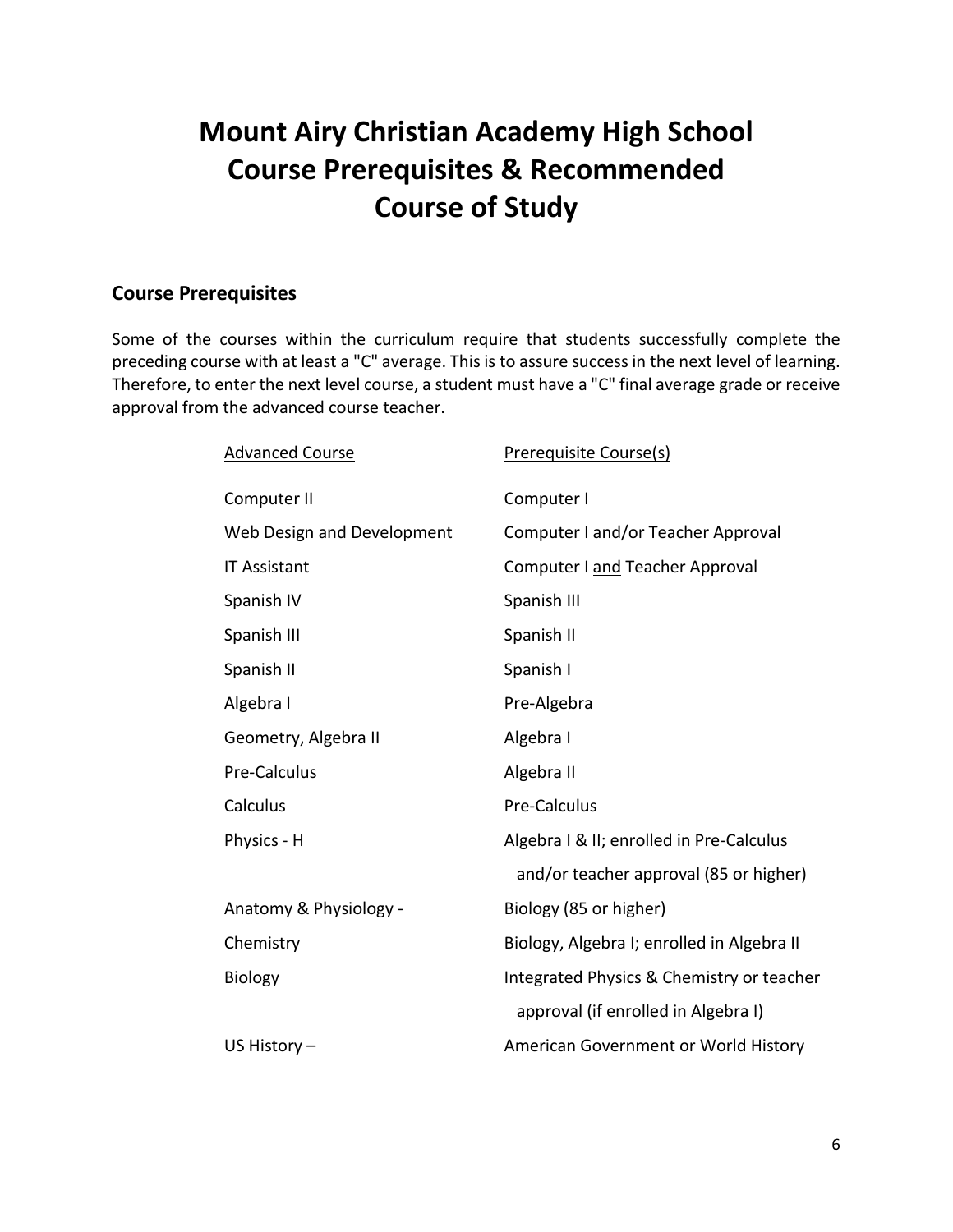#### **Recommended Course of Study**

| Ninth Grade                                           | Sample 9  |
|-------------------------------------------------------|-----------|
| Bible - Old Testament Survey                          | OT Surve  |
| English 9                                             | English 9 |
| Introduction to Algebra I/Algebra I/Geometry          | Algebra I |
| American Government                                   | Americar  |
| Spanish I/Computer I                                  | Spanish I |
| Integrated P & C or Biology* (teacher recommendation) | Integrate |
| Elective                                              | CALMS/F   |

- Tenth Grade Sample 10 Bible – New Testament Survey NT Survey English 10 English 10 World History World History Algebra I/Geometry/Algebra II Geometry Biology/Chemistry and the extent of the Biology Biology Spanish I/II or Computer I/II Spanish II Spanish II Electives Electives
- Eleventh Grade Sample 11 Bible – Understanding the Times Bible 11 English 11 or English 11 - H English 11 U.S. History or US History 11 - H History 11 Geometry/Algebra II/Pre-Calculus Algebra II Chemistry/Anatomy & Physiology - H Chemistry
- Twelfth Grade Sample 12 Bible – Hermeneutics & Christology Bible 12 English 12 English 12 Economics /Psychology **Economics** Economics Algebra II / Pre-Calculus Calculus / Business Math Pre-Calculus Chemistry/Anatomy & Physiology/Physics - H Physics Computer I/II/III or Spanish II/III /IV Computer II Electives Electives

Sample 9 OT Survey English 9 Algebra I American Gov't Integrated P & C CALMS/Health

- 
- Computer I/II or Spanish I/II/III Computer I Electives Electives
	-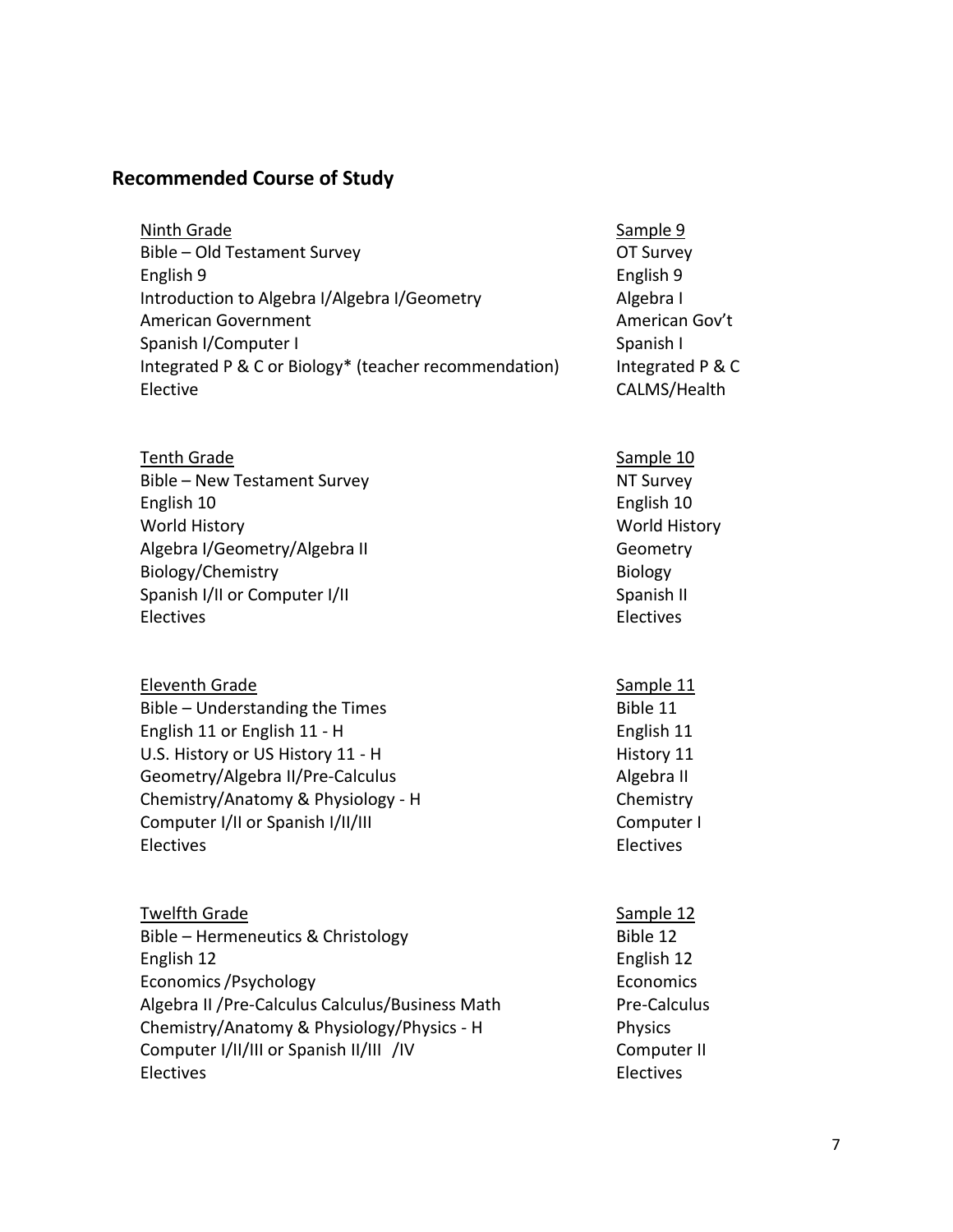#### **HONORS PROGRAM**

In an effort to encourage our students to take demanding advanced academic work, Mt. Airy Christian Academy offers honor in all core academic subjects for grades 9-12. Core subjects include: Bible, History, English, Math and Science. The grading standard for honors is very rigid. Students taking honors courses are expected to spend considerably more time in preparation outside of class. Honors courses are weighted higher than regular classes in regards to G.P.A. On an honors scale an A is = 5 points,  $B = 4$  points,  $C = 3$  points,  $D = 1$  point and F=0 points.

#### **ENTRANCE REQUIREMENTS FOR HONORS COURSES**

#### **2014-2015 GRADES 9-12**

- Student must have 3.0 (Middle school students must carry a B or above to eligible for entering a freshmen level honor class)
- Student must have written recommendation from the subject area they are seeking to enter as an honors student.
- Students seeking acceptance into honors English must present a writing sample (minimum of 2 paragraphs demonstrating proper grammar and writing ability).
- Students within honors class must maintain a 3.0 average in order to continue in the program. Students failing to meet the requirement will be moved to the regular class status in any class where they fall under a 3.0 average.
- Students taking honors must complete three out of four quarters in the honors program to obtain credit for that class.

#### **STEPS REQUIRED IN EACH HONORS CLASS**

#### **STEP ONE: WORK ON AN INDEPENDENT STUDY PROJECT**

- 1. This is recommended as a supplement to the regular curriculum, but is not meant to be a substitute for curriculum instruction
- 2. Students can use their time to investigate a topic on their own within the scope of what the class is studying and with approval from the teacher.
- 3. Study project may involve video recording, written work, or a class presentation on a specific study which is part of the class study.
- 4. Project must meet pre-approved standards by the classroom teacher and principal.
- 5. Topic must be selected and approved prior to the second week of class.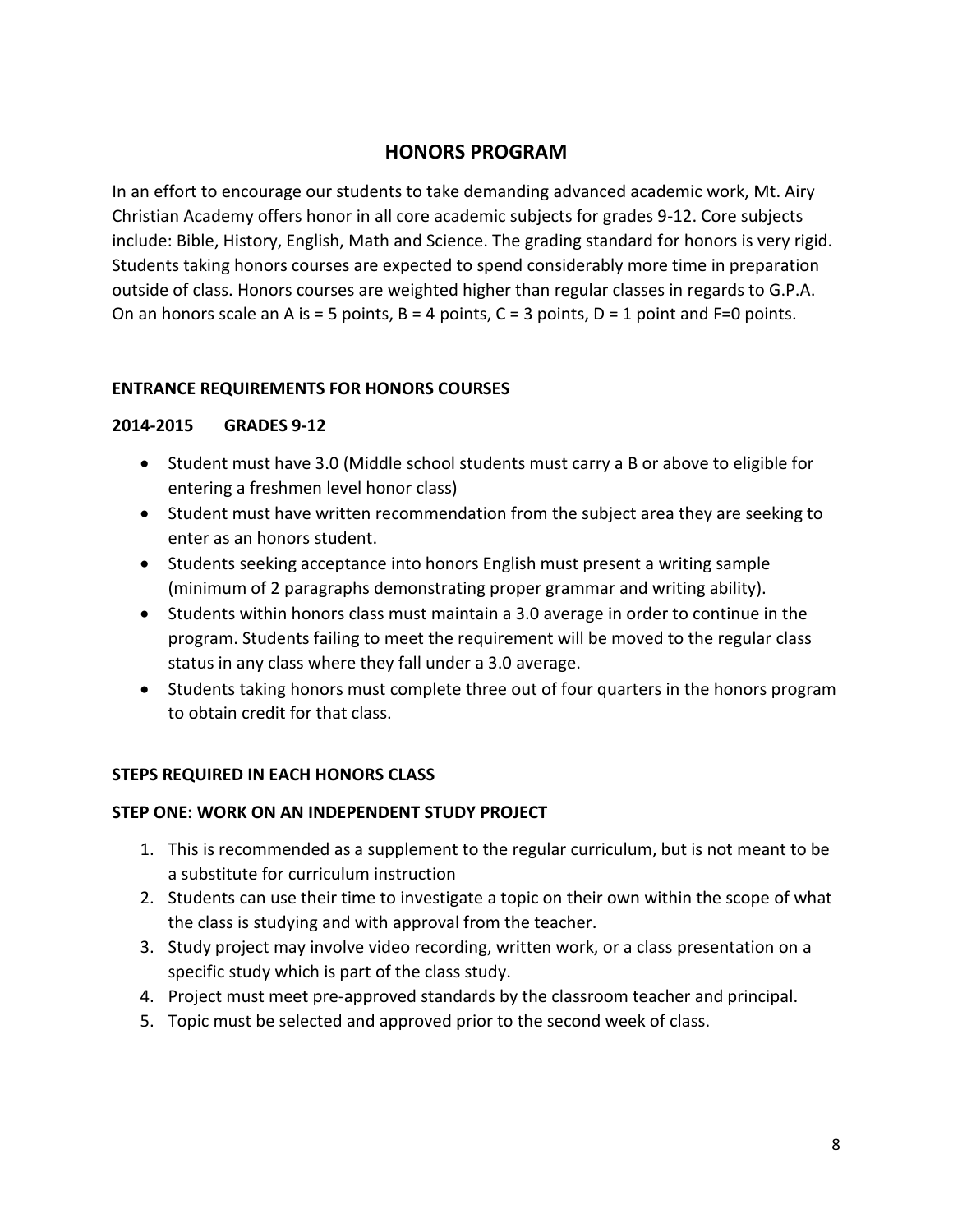#### **STEP TWO: EXPLORE ENRICHMENT TOPICS IN THE REGULAR CLASSROOM**

- 1. A minimum of three enrichment topics must be explored (verbally presented to their classmates) during each marking period (quarter).
- 2. Must demonstrate additional information not presented in the course of study.
- 3. Enrichment topics must go beyond regular classroom discussion and study.

#### **STEP THREE: THE TEACHER PROVIDES IN-DEPTH ACTIVITIES WITHIN EACH UNIT OF STUDY**

- 1. This allows for the honors student to enhance and enrich their learning through a project demonstrating higher level thinking and analysis, a class presentation using technology, and a demonstration of application of how the material is used or utilized within society.
- 2. Requirement of one per quarter.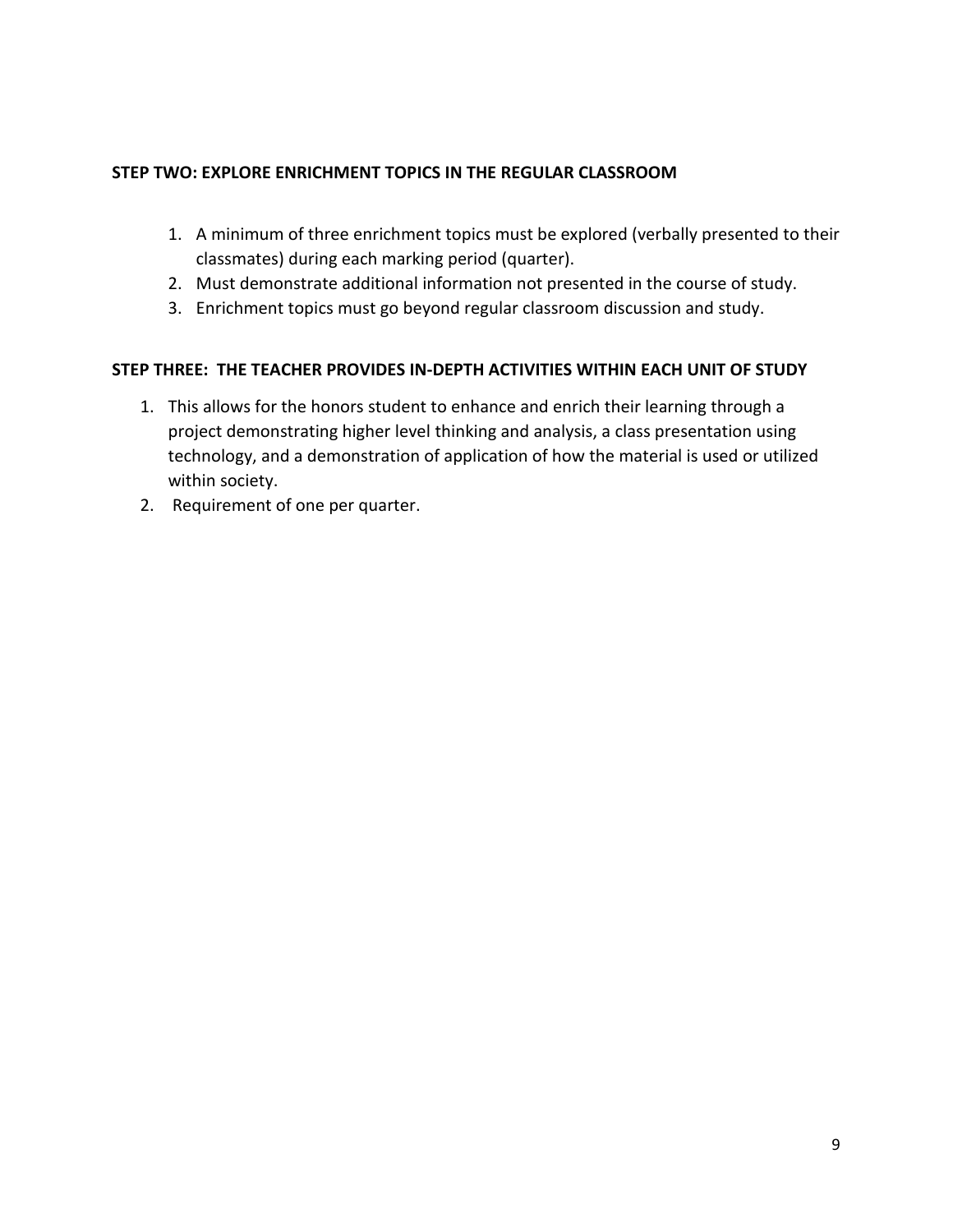#### **Other Education Opportunities**

**Dual Credits** (College and High School Credit awarded for one class)

- Students will be given the opportunity to take dual credits.
- Students must take the required minimum credits through MACA.
- Students who wish to earn the College Preparatory or Advanced College Preparatory Diploma could take dual credit courses to satisfy some of the requirements.
- Dual credits must be for classes that are not offered at MACA, unless special permission is received from the Secondary Principal.
- Dual credits will not count toward MACA GPA, Valedictorian, etc.
- Dual credits will show on MACA transcripts as transfer credits.
- Dual credits must be pre-approved by the Academic Dean
- Students taking dual credits must maintain a 3.0 GPA.
- Students must be at MACA for at least three classes.

#### **Off Campus College Credit**

- Twelfth grade students will be given the opportunity to go off campus to get a head start on their college credits.
- In order to do this, students must maintain a 3.0 GPA at MACA.
- They must be on MACA campus for at least three classes a day, and must attend chapel weekly. Students may receive a tuition discount depending on the number of classes taken at MACA.
- Students will be eligible to play sports at MACA as long as they meet the above requirements, but they must be present for five classes per day to be eligible for a student government or class officer position.
- The off campus classes must be from an accredited college and must be approved by the Administration.
- College classes cannot hinder a student from going on events like the retreat.
- These may also be dual credits.

#### **Off Campus Work Release**

 Twelfth grade students will be given the opportunity to work off campus to earn money for college.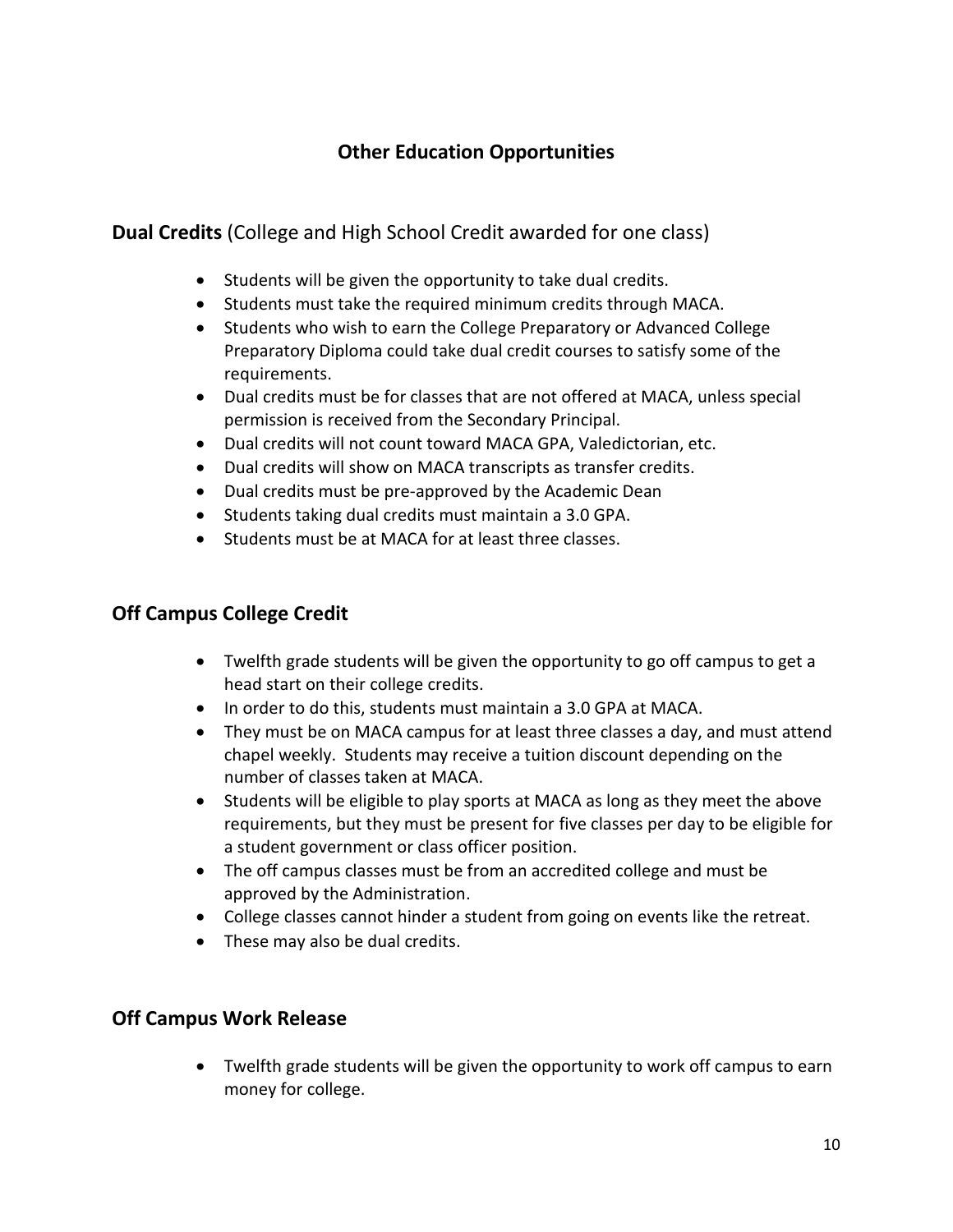- They must have enough credits to graduate.
- Students must apply for work release and be approved by the Secondary Principal.
- Student activity will be monitored. A student should not leave campus early unless it is for his or her job.
- Students must be present for at least four classes per day, and must attend weekly chapel.
- Students may not use work as an excuse to miss events such as the retreat.
- Work release students can participate in sports, but must be in school for at least five classes per day.
- Students must maintain a 3.0 GPA.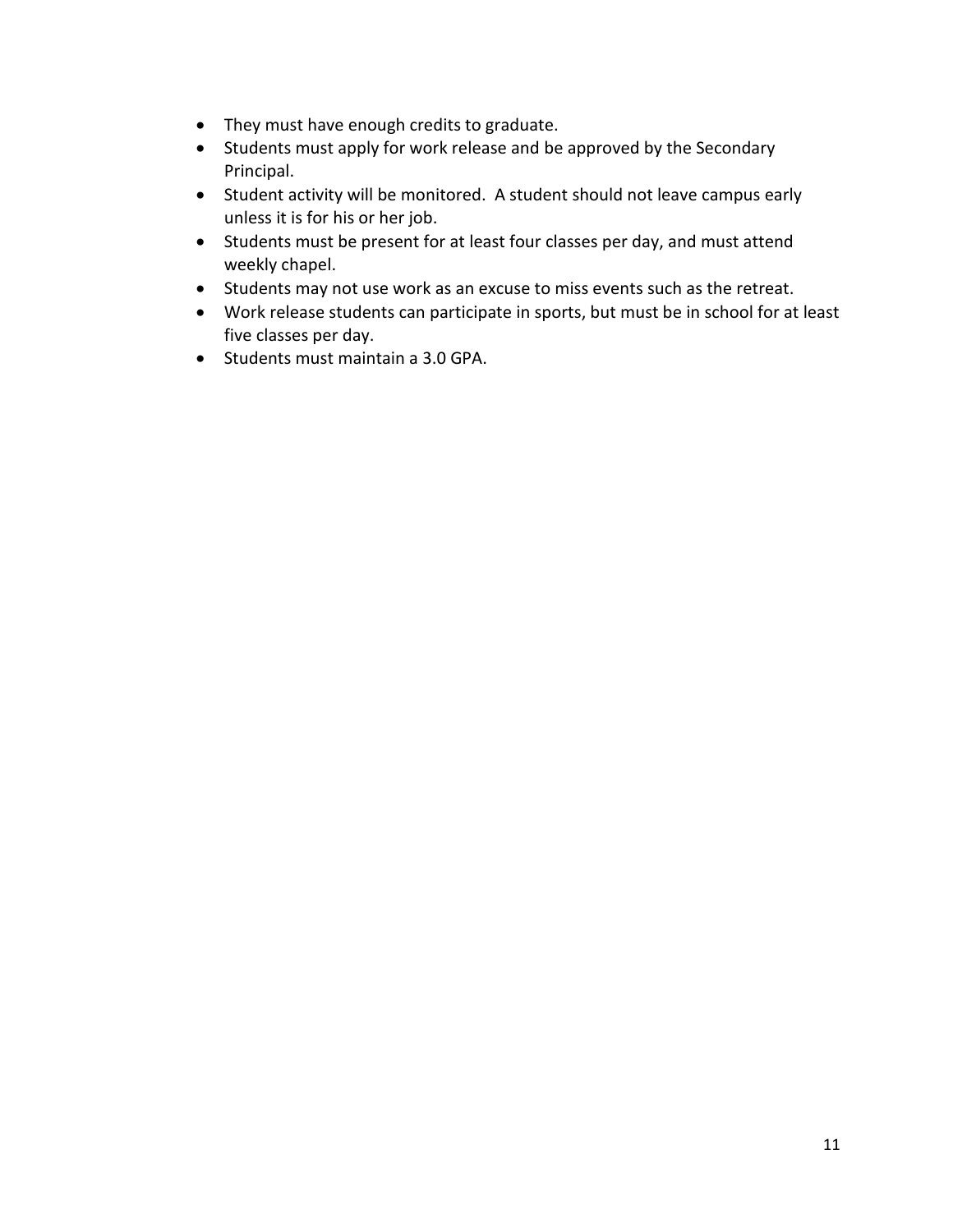### **Mount Airy Christian Academy High School Course Description Guide 2014-2015**

In order to provide the best educational materials possible, MACA's administration and staff review the curriculum constantly. As a result, all materials are subject to change.

#### **Bible Department**

#### **Bible Basics** - (1 credit)

This course is intended for students who are new to studying the Bible. There will be an overall survey of the Bible, as well as instruction on how to study the Scriptures.

#### **HS Bible 9 – Old Testament Survey** - (1 credit, Regular & Honors)

This survey course gives students an overview of each of the 39 books of the Old Testament. The course is structured to provide basic information about each of the books as well as a focus on the characteristics of God. A strong emphasis in this course is helping students see the "big picture" perspective as they study how God has worked through His people to carry out His plan of salvation. **This course is required for graduation.**

#### **HS Bible 10 – New Testament Survey** - (1 credit, Regular & Honors)

The student will survey the books of the New Testament while learning to read the New Testament in its historical and spiritual context. There will be a focus on the person and ministry of the Holy Spirit as well as the disciplines of reading and memorizing Scripture. **This course is required for graduation.**

**HS Bible 11 – Understanding the Times** - (1 credit, Regular & Honors) Summit Ministries' *Understanding the Times*

Competing worldviews are everywhere. The goal of this class is to help Christian students recognize the significance of some of the most influential ideas and values prevalent in our non-Christian culture and to understand the unbiblical, unrealistic, and even irrational assumptions about reality from which they arise. Understanding the differences between the biblical Christian worldview and the Secular Humanist, Marxist, Cosmic Humanist, Postmodern, and Islamic worldviews will better prepare the students to love, live, and defend God's truth as revealed in the Bible and in His Creation. **This course is required for graduation.**

**HS Bible 12 – Hermeneutics & Christology -** (1 credit, Regular & Honors) (*Seniors only)*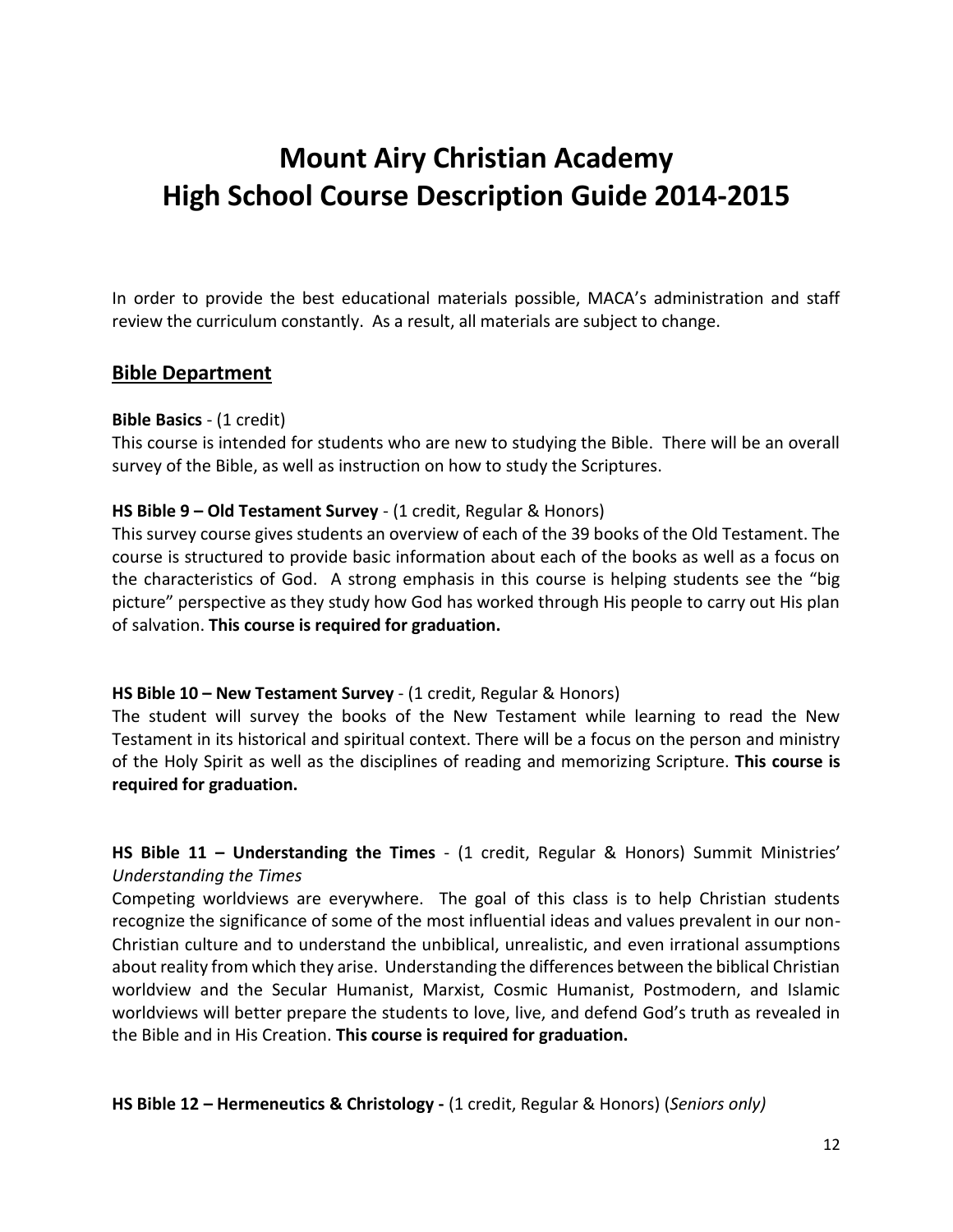The student will learn the grammatical/historical approach to the interpretation of Scripture and be able to defend the accuracy of that method – becoming equipped to study the Bible for his or her self. The student will also examine the person of Jesus Christ and his Work. Students will write a 9-18 page Senior Thesis articulating and defending their faith. This assignment will merge factual knowledge gained with reasoning skills developed into a final synthesis, involving both written and oral presentation. **This class is required for graduation.**

#### **English Department**

#### **High School English**

A research paper will be required every year for each high school grade.

**English 9** - (1 credit, Regular & Honors) BJU Press *Writing and Grammar 9* and TextWord *Implications of Literature*

A study is made of the fundamentals of English grammar and composition. Attention is given to vocabulary, spelling, parts of speech, punctuation, etc. In literature, students study a variety of genres as well as many great authors and learn to write both creative and expository compositions. Literature includes *Great Expectations*. **This course is required for graduation.**

**English 10** - (1 credit. Regular & Honors) BJU Press *Writing and Grammar 10* and TextWord *Implications of Literature*

Literature for this course will include various genres (short stories, poetry, nonfiction, and biography) and will culminate in the novel *A Tale of Two Cities*. Basic grammar will involve parts of speech, phrases, clauses, diagramming, agreement, usage, punctuation, and capitalization. The writing process and different strategies for writing will be taught. Students will write reports, letters, essays, poetry, short stories, and a major research paper. Students will learn vocabulary and study skills. Literature includes *A Tale of Two Cities* and *Julius Caesar*. **This course is required for graduation.**

#### **English 11** - (1 credit, Regular & Honors) BJU Press *Writing and Grammar11*

This class will review grammar, diagramming, capitalization, punctuation, usage, and agreement. It will teach vocabulary for SAT preparation, and it will also review study skills and the writing process. Students will practice creative writing, critical responses to literature, and a major research project. Class will focus on American literature including *The Scarlet Letter*, *To Kill a Mockingbird*, and *Huck Finn*. **This course is required for graduation.**

#### **English 12** - (1 credit, Regular & Honors ) BJU Press *Writing and Grammar 12*

This course will review study skills, grammar, diagramming, and usage. It will focus on vocabulary words every high school graduate should know. Students will write various essays (descriptive,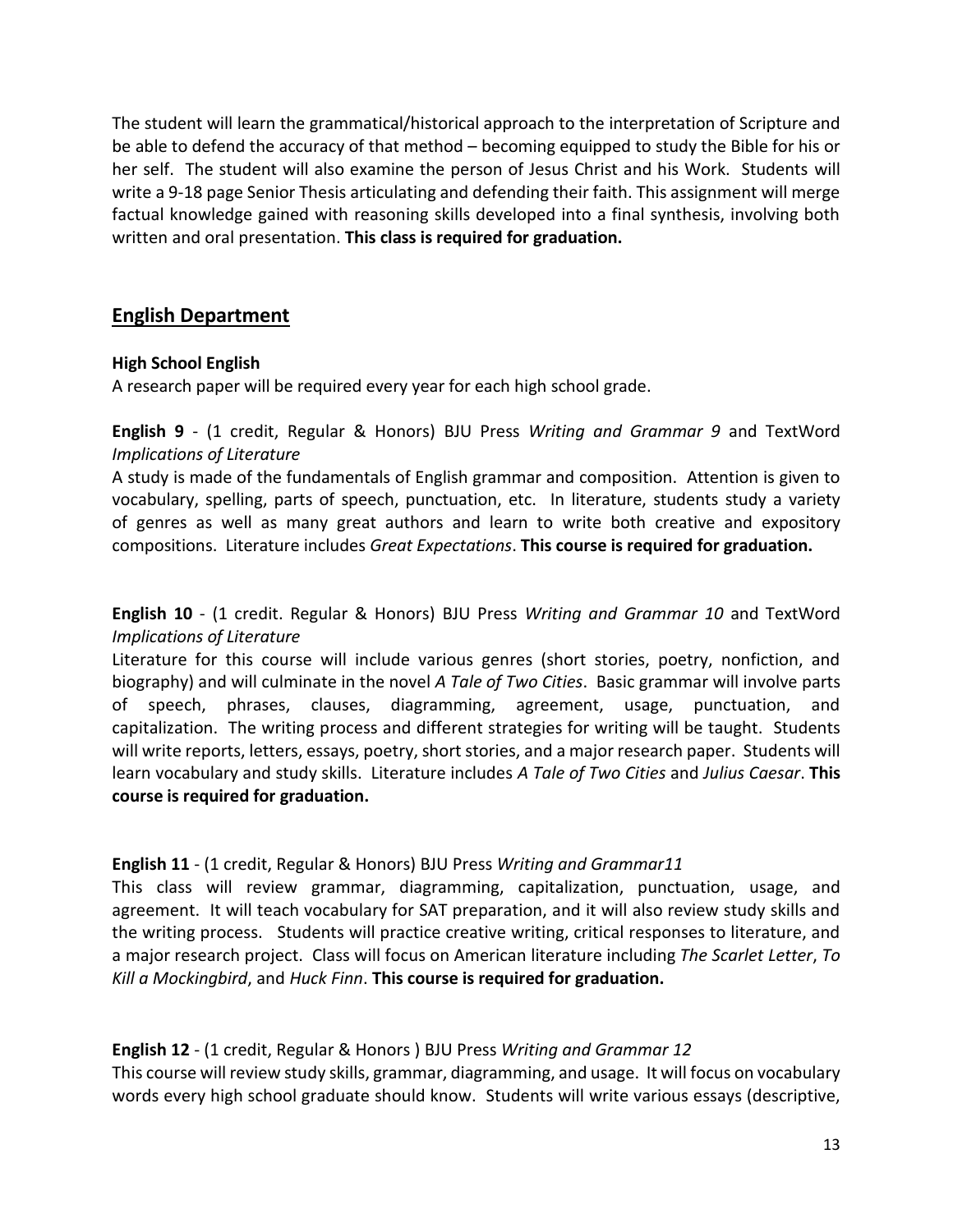comparison, persuasive, and issue analysis) as well as a full-length research report. Class will focus on British literature including *The Screwtape Letters, Macbeth,* and *The Hobbit*. **This course is required for graduation.**

**English as a Second Language (ESL)** - (1 credit) Longman's *Fundamentals of English Grammar* (4th edition) and *Basic English Grammar* (3rd edition)

The goal for English language learners is to develop conversational as well as academic English proficiency. Besides vocabulary, the students will learn grammar, writing, and usage, as well as become familiar with English idioms.

**Independent Study** - (1 credit; *Juniors and Seniors only – teacher pre-approval required*) A student may explore a specialized area of English under the direction of the English Department Head.

#### **Foreign Language Department**

**Spanish I** - (1 credit) McDougal Littell's *Avancemos I*

Since this is a beginning course in Spanish, students are taught to speak, read, and write simple Spanish. Vocabulary and grammar are stressed. Some time is spent on Spanish culture.

#### **Spanish II** - (1 credit) McDougal Littell's *Avancemos II*

Prerequisite - Spanish I

This course has its emphasis on listening comprehension, speaking, and writing. The student will learn the present, present perfect, present progressive, past perfect, future and preterit past tenses, regulars, and irregulars. The student will move beyond the basics of sentence structure and learn the subject and verb complements in depth. The last objective is to teach the student to integrate language and culture as one whole. This will enable the student to visualize the Hispanic as people in need of salvation, not people strange and remote from them.

#### **Spanish III** - (1 credit) McDougal Littell's *Avancemos III*

Prerequisite - Spanish II

This course employs advanced Spanish grammar and vocabulary with emphasis on conversation and comprehension of the language. Class includes reading comprehension and the ability to articulate both written and oral responses to the reading comprehension. Students will learn preterite tense, both regular and irregular, the difference between preterite and imperfect tenses, commands, future tense, subjunctive, conditional tense, present, past and future perfect tenses "si" clauses, and past progressive tense. Students will do in-depth cultural studies on people groups and places of interest to them and report their information in both a written and oral presentation. This class encourages not only memorization of the grammar but encourages students to use and apply the grammar they have learned in previous study.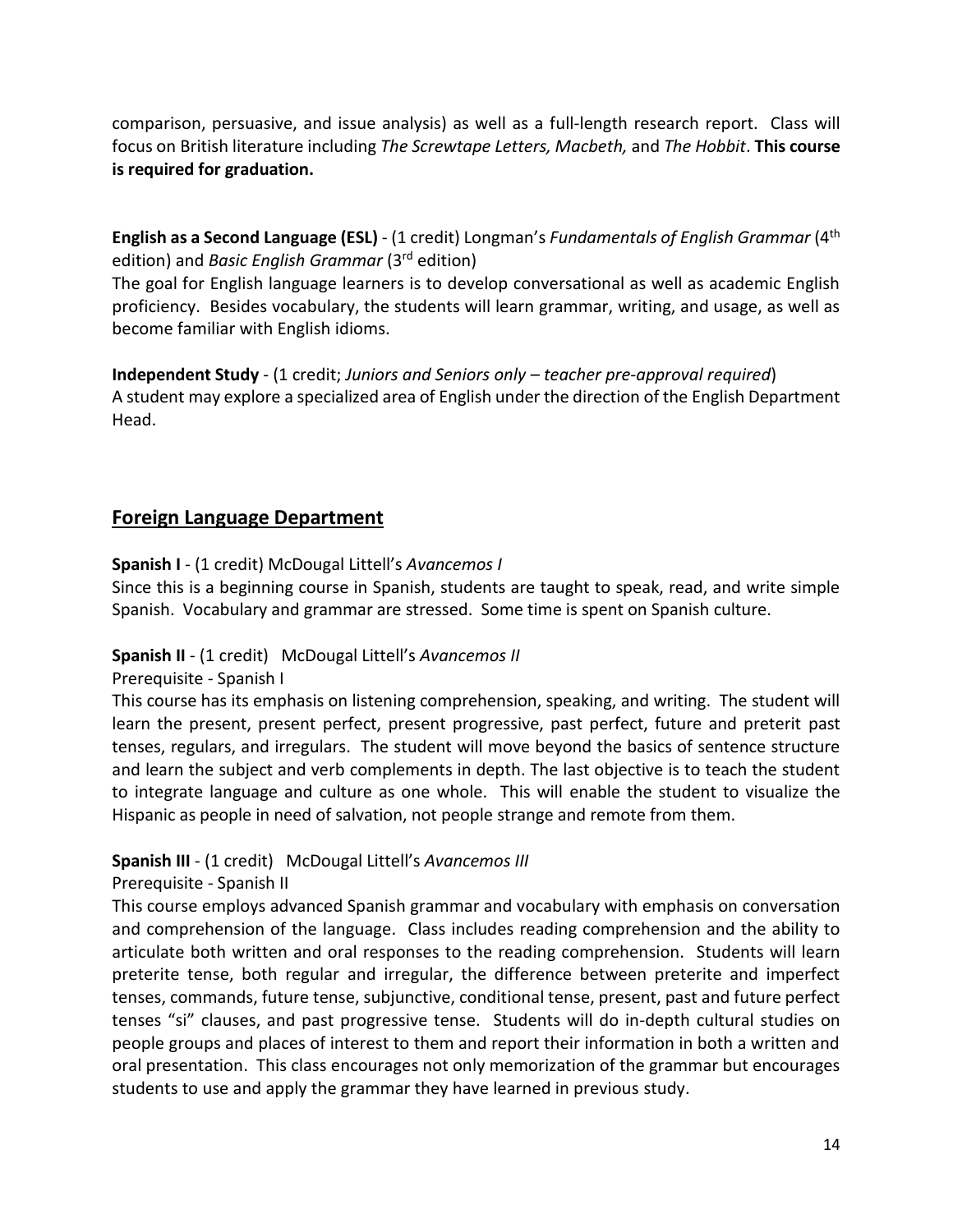#### **Spanish IV** - (1 credit) Various resources

Prerequisite – Spanish III

This course is designed for students who wish to refine and enhance the language acquired in the prior three academic years of study. While it is expected that students have been introduced to many of the main concepts of Spanish grammar, this course will be a review and practice of those concepts in the context of conversation, writing, and reading. Students will focus on improving their oral and written expression as well as their reading and listening skills. Spanish will be spoken more extensively in the classroom by the students and the professor. The main focus will be on the history of Latin America as it relates to the culture and contemporary issues faced in those countries today.

#### **Mathematics Department**

#### **Pre-Algebra** - (0 credit) McDougal-Littell's *Pre-Algebra*

This is a pre-algebra class designed to focus on fundamental algebraic problem solving as well as review in fractions, decimals, ratio, percent, exponents, and basic geometry. This is a preparation for Algebra I.

#### **Algebra I** - (1 credit, Regular & Honors) McDougal-Littell's *Algebra I*

Students must earn a "C" minimum average in Pre-Algebra or have a teacher's recommendation to take this class. This course covers real numbers, rational numbers, square roots, graphing, and a constant review of general mathematics. Problem solving is emphasized through linear equations, polynomials, factorings, and quadratic equations. Students will learn to think deductively. **This course is required for graduation.**

#### **Geometry** - (1 credit, Regular & Honors) McDougal-Littell's *Geometry*

Prerequisite - Algebra I

Geometry will cover the fundamentals of two-column proofs with much detail given to theorems and postulates. Students are taught the unique properties found in right triangles and parallelograms, which introduces them to trigonometry. Geometry develops logical and analytical thinking, which is very useful in making small and large decisions. **This course is required for graduation.**

**Algebra II** - (1 credit, Regular & Honors) McDougal-Littell's *Algebra II*

Prerequisite - Algebra I

Algebra II represents an overview of Algebra I at the beginning of the course. The concepts of relations and functions will be applied to the coordinate plane. Students will learn simplifying and factoring of polynomials using the FOIL method and binomial expansion which will be used later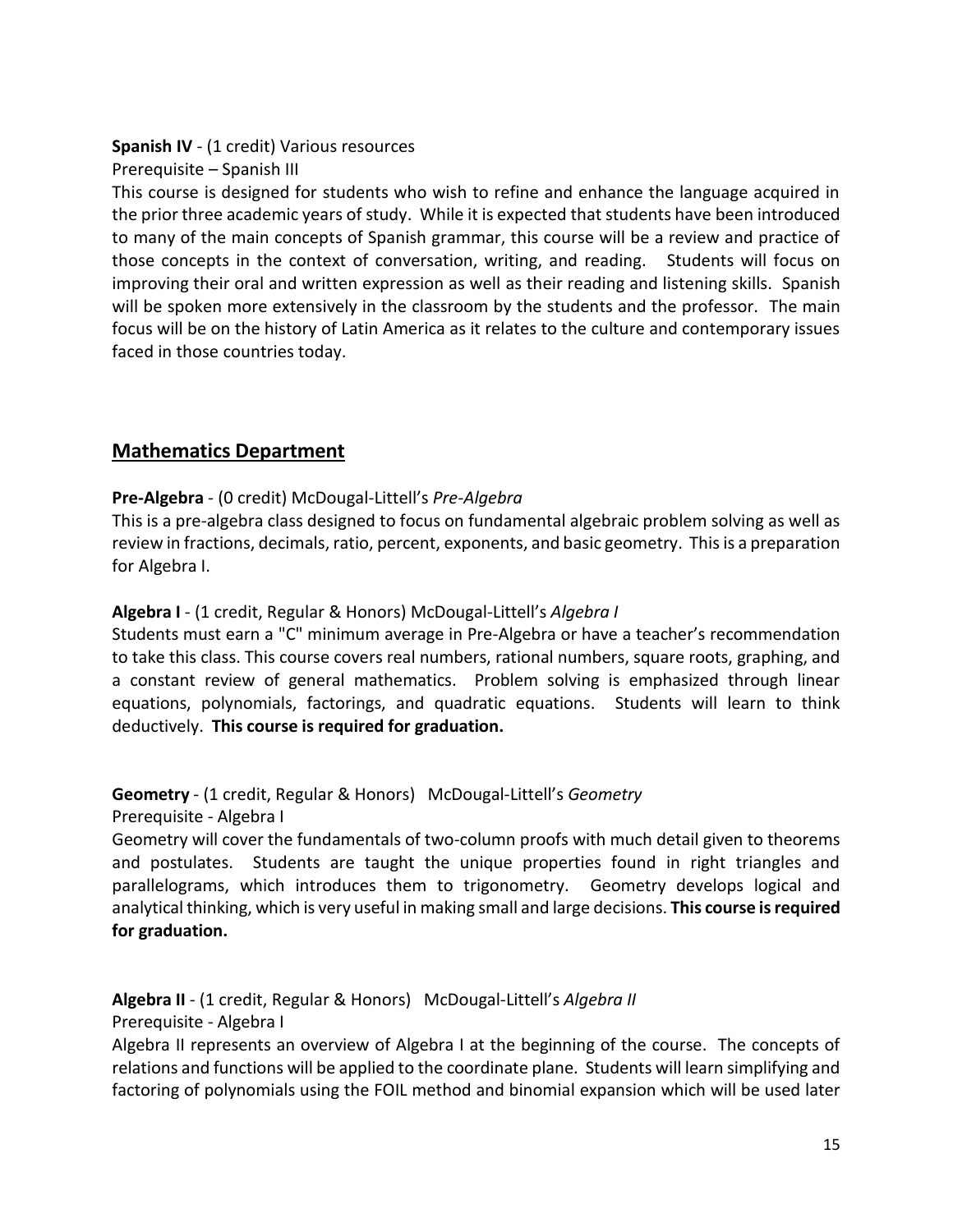in Trigonometry. An introduction to conics, trigonometric functions, irregular areas, logarithmic functions, and statistics will be covered briefly. The order found in mathematics exists because of the God who created an orderly universe.

#### **Pre-Calculus** - (1 credit, Regular & Honors) McDougal-Littell's *Pre-Calculus* Prerequisites - Algebra I, Algebra II, and Geometry

Advanced mathematical concepts expand on topics from intermediate algebra; these are developed thoroughly to ensure understanding. Plentiful examples develop concepts within a clear, concise format. Students learn key skills through annotated examples, chapter reviews, tests, and exercises. Selected answers help students check their own progress. The content includes linear relations and functions, theory of equations, matrices and vectors, the circular functions, the trigonometric functions, sequences and series, polar coordinates and complex numbers, conics, probability, and descriptive statistics.

#### **Calculus** - (1 credit, Regular & Honors) Holt-McDougal's *Calculus: An Applied Approach* Prerequisite – Pre Calculus

Calculus is the mathematics of motion and change. It will apply algebra and trigonometric concepts to solve problems dealing with rates of change, velocities, acceleration, and problems about the universe.

#### **Financial Literacy** - (1 credit, *Juniors and Seniors only*) BJU Press' *Consumer Math*

This course is designed to help students develop competency in mathematics for business use as well as personal finance. Students follow a step-by-step development of subject matter through discussions, examples, and model solutions that will facilitate student progress. Topics include health and accident insurance, credit cards, energy costs, mortgages, investments, savings certificates, and homeowner's insurance.

#### **Statistics – (**1 credit, Regular & Honors, *Juniors and Seniors only***)**

Statistics is a non-calculus based course that introduces students to the basic concepts in probability and statistics. Topics covered in the course include sampling techniques, data display, sampling theory, probability distributions, and regression and correlation analysis. Reliability analysis through hypothesis testing and confidence intervals is introduced in the course through applications to real life problems in economics, business and industrial contexts

#### **Physical Education Department**

Students in grades 9-12 who have not obtained a P.E. credit will be given preference for P.E. classes. High school students do not need to participate in P.E. classes if they are participating in a MACA sport. The coaches will provide students with P.E. grades. Instead of taking P.E. classes, students will be able to earn elective credits, work as a teacher's aide, or sign up for a Study Hall. Each MACA sport earns 1/2 credit towards P.E. with a limit of one credit total.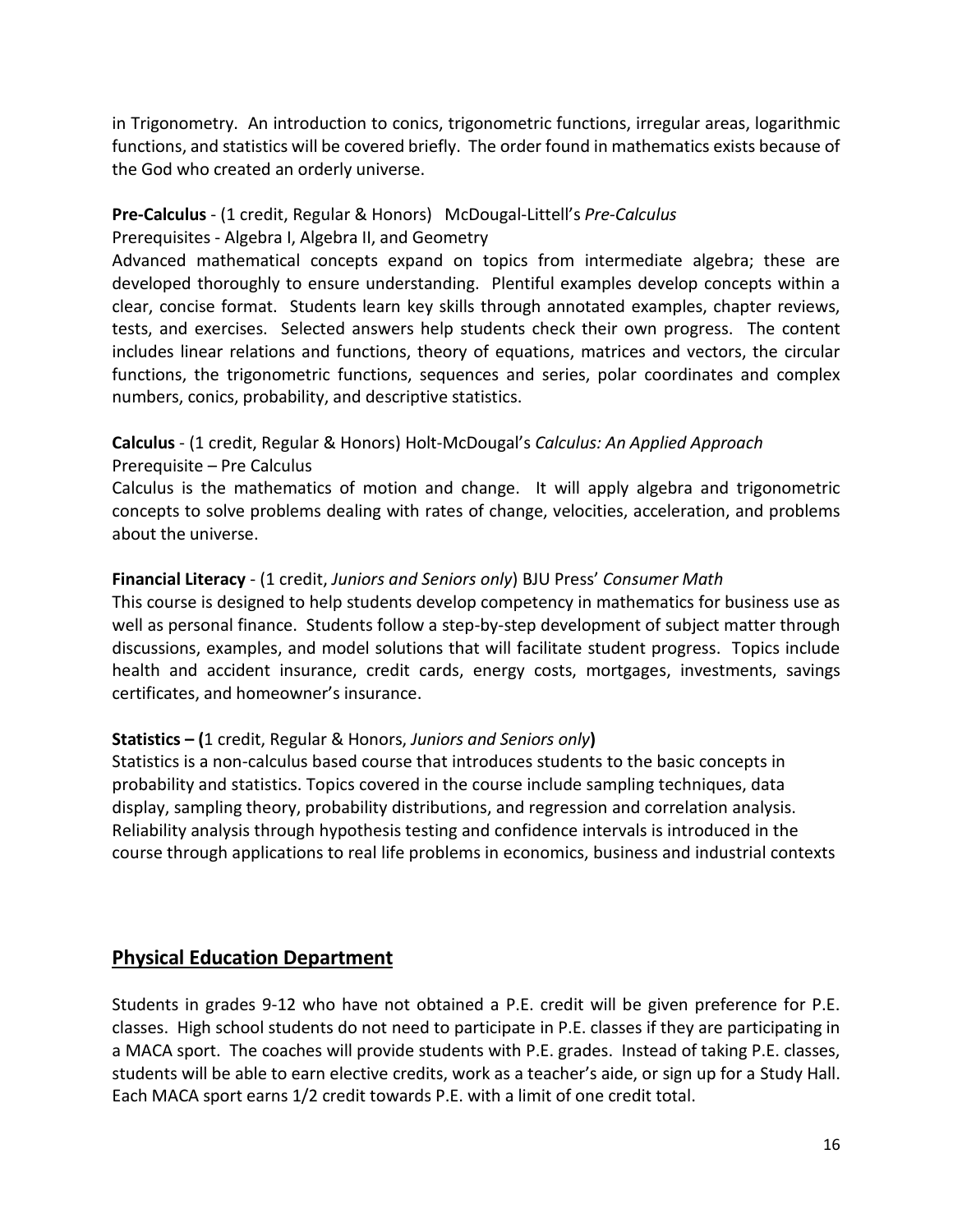#### **Physical Education** - (1 credit required; courses in  $\frac{1}{2}$  credit increments)

This course is designed to improve the student's cardiorespiratory development through vigorous practice and competitive participation. The student will develop an appreciation for the rules, knowledge, and strategies of several team and individual sports. An effort will be made to help the student develop Christian sportsmanship through self-control, fair play, group interaction, and cooperation.

#### **Health** - (1/2 credit)

Taught from a Christian perspective, this course is designed to provide high school students with an understanding of the basic needs of the human body. It will help students care for themselves physically, emotionally, socially, and spiritually.

#### **Science Department**

**Integrated Physics & Chemistry** - (1 credit, Regular & Honors) BJU Press' *The Physical World* The purpose of this course is to give students a beginning knowledge of physical science and the scientific method. In this course a student will develop laboratory skills which will be useful when students take biology, chemistry, and physics.

#### **Biology** - (1 credit, Regular & Honors) BJU Press' *Biology A and B*

Prerequisite – Integrated Physics & Chemistry or teacher recommendation

This course aims at discovering order and continuity in nature. It begins with a study of similarities of all living things. It then covers biochemical processes in the cell such as photosynthesis, cellular respiration, transcription, translation, and others. The course also includes an overview of all classes of plants, animals, and protista. **This course is required for graduation.**

#### **Anatomy & Physiology** - (1 credit, Regular & Honors) Elsevier Mosby's *The Human Body in Health and Disease*

Prerequisite – 85 or higher in Biology and/or teacher recommendation

Upper level science designed specifically as Human Anatomy and Physiology. This course presents an organized approach to the eleven body systems in relative detail. Some of this course is designed for "hands-on" learning and would greatly benefit anyone pursuing a career in the Life Science realm.

#### **Chemistry** - (1 credit, Regular & Honors) BJU Press' *Chemistry*

Prerequisites - Algebra I and Biology; enrolled concurrently in Algebra II or completed or teacher recommendation

Chemistry presents an overview of the nature of the relationship between science and human progress. This class will discuss the classification of matter, chemical formula and compound writing, hydrates, atomic theory, gas laws, oxidation-reduction, ionic and covalent bonding,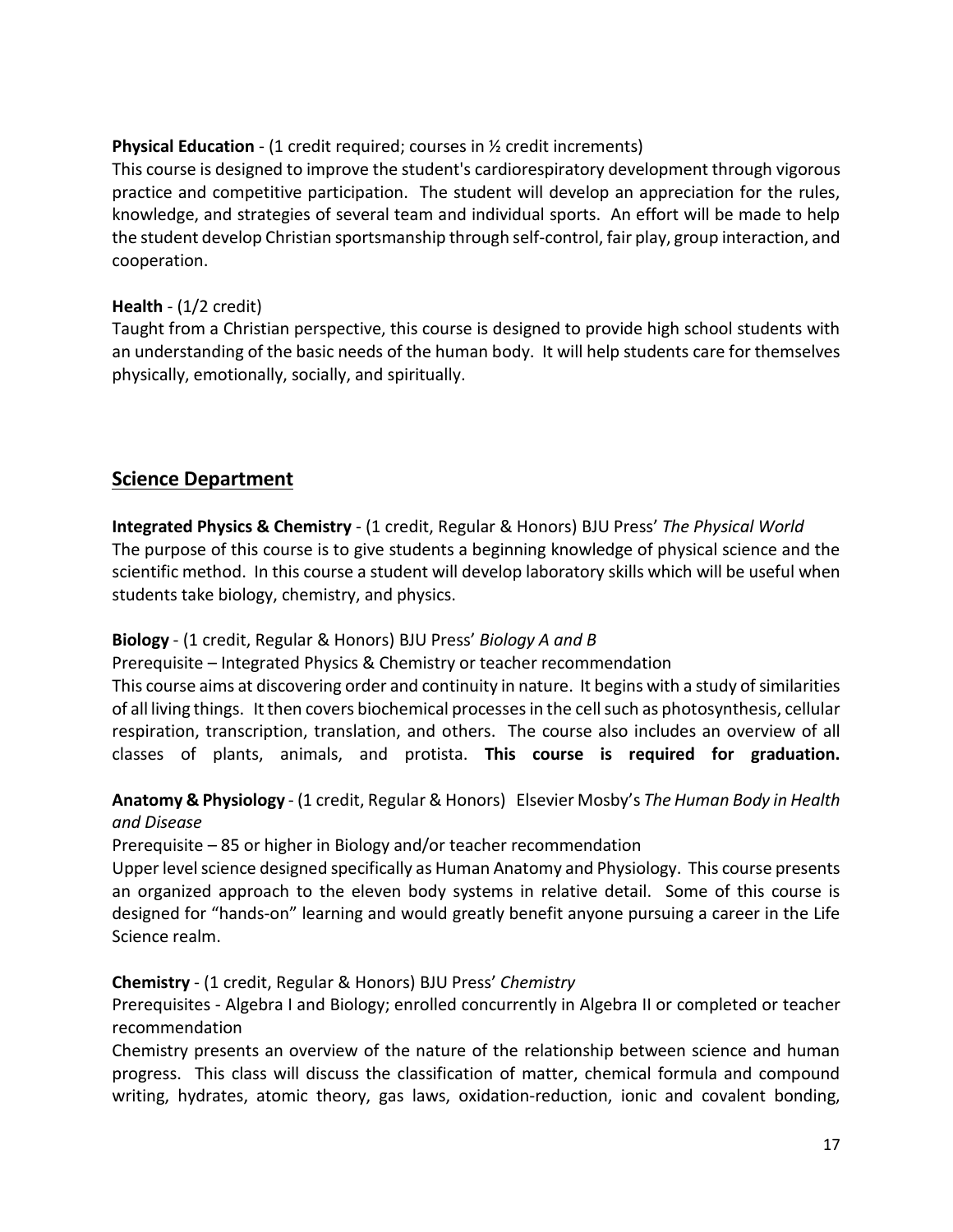molecular structure, and kinetic theory. Chemistry shows that a Supreme Being created the world, and it is revealed that Supreme Being is God.

#### **Physics** - (1 credit, Regular & Honors) BJU Press' *Physics*

Prerequisites – 85 or higher in Biology and Algebra II; enrolled concurrently in Pre-Calculus or completed Pre-Calculus; or teacher recommendation

Physics is the study of science in motion. We will cover topics such as circular motion, friction and frictionless planes, inertia, gravitational pull with different reference points, centripetal and centrifugal motion, and vectors.

**Independent Study** - (1/2 credit per semester; *Juniors and Seniors only – teacher pre-approval required*)

A student may explore a specialized area of science under the direction of the Science Department Head.

#### **Social Studies Department**

**American Government** - (1 credit, Regular & Honors) BJU Press' *American Government, A Christian Manifesto,* and *The 5000 Year Leap*

The students will learn of the men who founded our nation, the biblical foundation upon which our country is established, and how our government compares to other governments throughout history. Students will also take an in-depth look at our Constitution and founding documents and the functions of our current Government. **This course is required for graduation.**

#### **World History** - (1 credit, Regular & Honors) BJU Press' *World History*

This student will examine the rise of civilization from a biblical, Creationist viewpoint. The students will also study the Greco-Roman Empires, the dominance of the Roman Catholic and Muslim religions during the Middle Ages, the Reformation, and the Renaissance. Attention will be given to the rise and conflict of the modern European nations. The course will conclude with a study of the mistakes that led to WW II and since the end of WW II that have led to the present stalemate with Communism. **This course is required for graduation**

#### **U.S. History** - (1 credit, Regular & Honors) BJU Press' *U.S. History*

The course of study will cover the history of the United States from the Civil War to the present day. An emphasis will be placed on our Christian heritage and the many biblical principles found in our early history. Attention will also be given to the forces leading to the Civil War, the Progressive era, and Depression era; the involvement of the United States in the two World Wars; and the post-WW II stalemate between the U.S. and the U.S.S.R. **This course is required for graduation.**

**Economics** - (1 credit) BJU Press *Economics (Juniors and Seniors only)*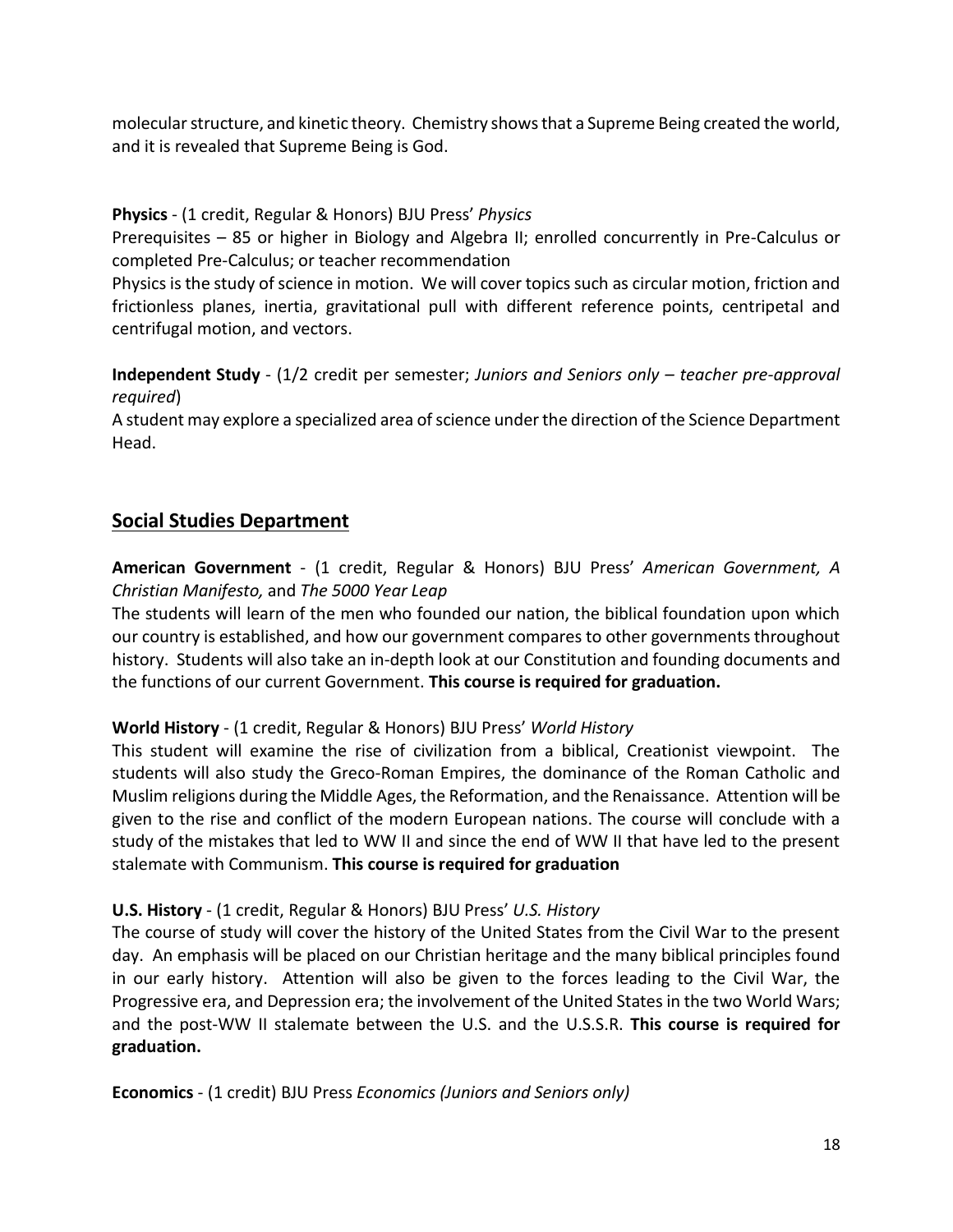The first semester will be devoted to a study of the forces of supply and demand in the marketplace both from a microeconomic and macroeconomic viewpoint. The student will examine the forces of currency, savings, and government in the national economy. The second semester will be devoted to the practical everyday handling of money such as budgeting. The students will work on a project that will teach them to budget for each of the major stages of life.

**Independent Study -** (1 credit; *Juniors and Seniors only – teacher pre-approval required*) A student may explore a specialized area of Social Studies under the direction of the Social Studies' Department Head.

#### **Technology Department**

#### **Computer Science I** - (1 credit)

Computers are an important tool for students in every aspect of their lives. This course gives students a working knowledge of keyboarding skills, basic computer concepts, computer applications, photo/video editing, accessing the Internet, an introduction to HTML programming, and research assignments designed to familiarize students with current technology trends. **This course is required for graduation.**

#### **Computer Science II - (1 credit)**

Prerequisite: Computer I or special permission from the Technology Manager

This course continues developing students' experience with current personal computer software. Students will apply their skills to advanced projects such as data analysis (spreadsheets), presentations, intermediate HTML programming, an overview of the Open Source movement (Linux, OpenOffice.org), an introduction to 3D modeling, an introduction to Java programming fundamentals using Alice 3.0, and research assignments designed to familiarize students with current technology trends.

#### **Lego Robotics** – (1 Credit) **NEW!**

This new and innovative course introduces students to the world of robotics. Using the LEGO MINDSTORMS Education workbook, students will be working on robotic-based challenges with assessment activities covering: Robotics in Society, Flowcharting and Multimedia presentations. Students will model real-life mechanisms and use creativity, logic and problem-solving skills while learning key STEM (science, technology, engineering, math) concepts.

#### **Technology Assistant (IT)** - (1 credit)

#### Prerequisite: Computer I

A technology assistant works within classrooms during an assigned class period as a troubleshooter for technology-based issues. The assignments will be given by the Technology Manager. The IT will focus on iPad questions and concerns for both staff members and fellow students. The IT will also work on application downloads, updates, and other maintenance items. All candidates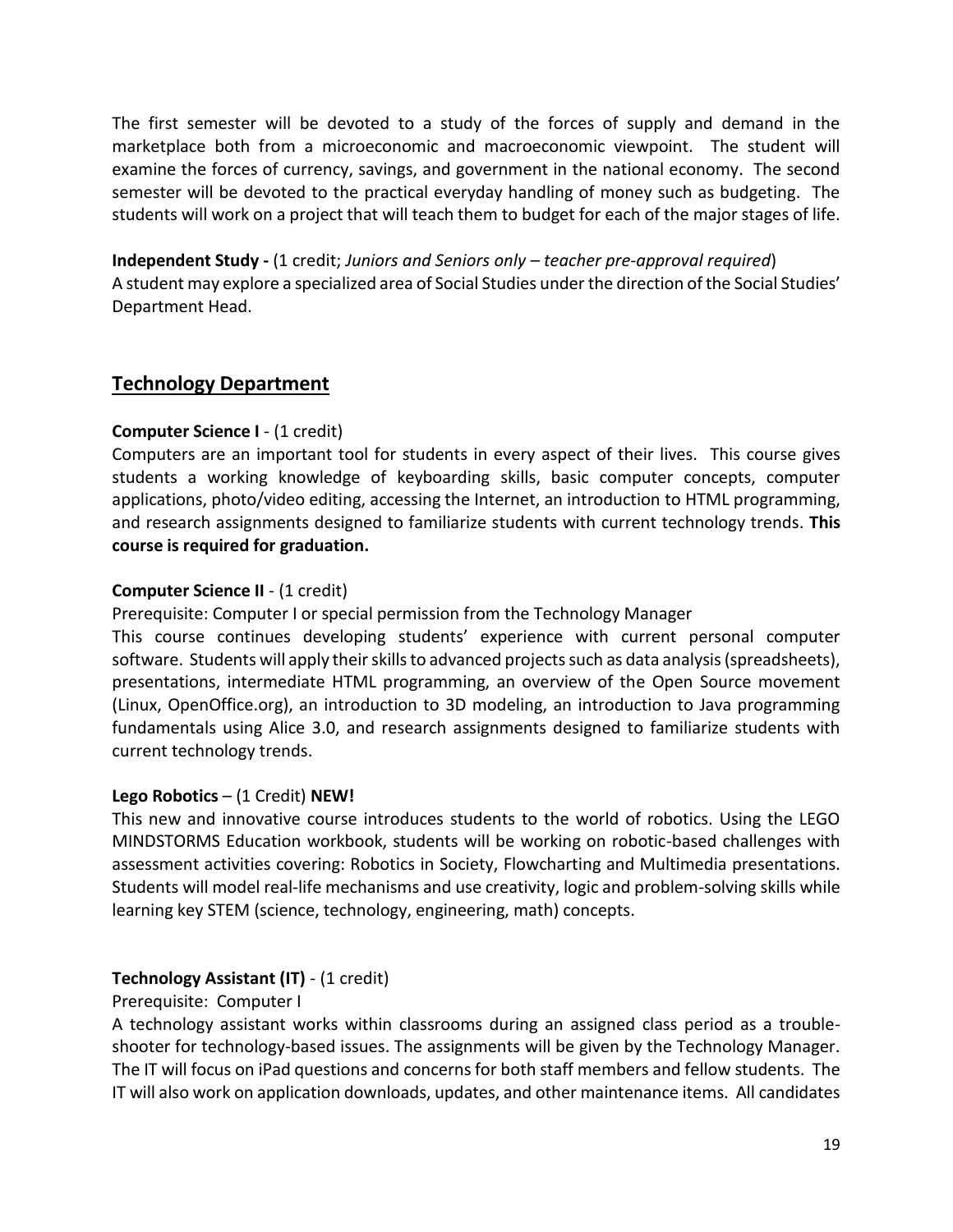must be interviewed and pre-approved by the Technology Manager.

### **High School Electives and Education Enrichment Program (EEP) Classes**

Electives are offered according to student demand, teacher availability, and scheduling accommodations. Students must earn at least one credit in Fine Arts and one-half credit in Health to graduate. Electives and EEP classes run on a semester basis. **MACA reserves the right to not offer an elective if there is not enough interest.**

#### **Fine Arts Electives**

#### **HS Studio Art** - (1 credit)

This course is designed for the advanced art student and focuses on portfolio work. Students must apply for this class and receive teacher approval.

#### **Art History** - (1/2 Credit)

#### Prerequisite: Art Fundamentals

Designed for the advanced art student, this course is an introduction to art history- what it is, what it does, and how it can benefit you as an artist. Explore methods of judgment and criteria for analyzing and viewing art in a broad overview of prehistoric through contemporary works of art. Small studio projects, critique/written reflections, and quizzes are included in this course.

#### **HS Band – (**1 credit**) NEW!**

Students learn the techniques of playing instruments, working to develop ensemble and solo performances. Tonal quality and technical facility are developed. Students discuss and constructively comment on their own performances and on the performances of the band. Students will be asked to perform outside of normal class hours for programs and chapels. **This is a combined middle school high school/course.**

#### **HS Choir** – (1 credit) **NEW!**

This course will introduce students to vocal techniques to enhance performance at concerts, chapels and other special events. Skills and elements to be studied include: breathing, posture, diction, basic musical terms and rudimental musical elements. Students will also gain a greater understanding of God's plan for musical expression, worship and expectation of how to be an effective vocal musician. **This is a combined middle school/high school course.**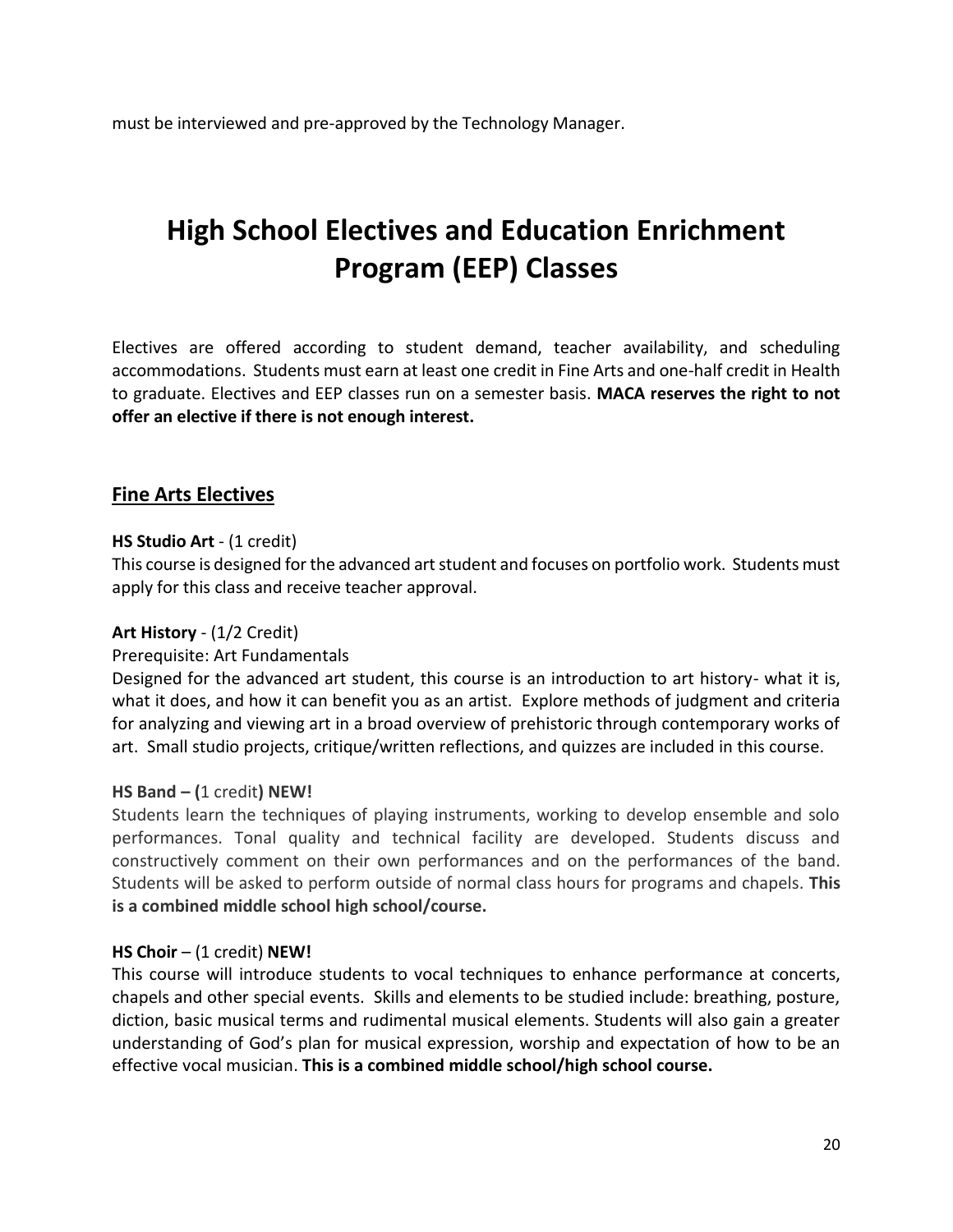#### **Non-Credit Electives**

#### **Study Hall** - (No credit)

Students in grades 11 or 12 may enroll in a Study Hall during 7<sup>th</sup> period. Students in grade 12 may enroll in a study hall for any class period during the day. Students enrolled in either Choir or HS Band, but not the combination, may enroll in SH for the opposite days.

#### **Other Electives**

#### **CALMS** - (1/2 credit)

Communication and Life Management Skills (CALMS) is a course designed to develop and strengthen the following abilities/skills: time management, prioritizing tasks, studying for tests, organization of materials, note-taking, writing essays, public speaking, general communication, constructive criticism, job interviews, and dressing for success. Students demonstrate the assimilation of these abilities through specific exercises, written assignments, group activities, speech performances, constructive criticism, and practice cases. **This course is required for graduation.**

#### **Journalism 1-** (1 Credit) **NEW!**

This course introduces students to the fundamentals of journalism. Students will analyze writing in print newspapers, magazines, online blogs and television reporting. Students will also develop story ideas, conduct research and interviews and eventually participate in publishing the first MACA newspaper. Students will also be instructed on how to write press releases about important MACA events and news that will be sent to local community papers.

**Teacher's Aide** - (1/2 credit per semester; *Juniors and Seniors only; pre-arrangement with teacher*) Students will be given the opportunity to assist teachers or work in the library under the approval of the Media Center Director. Possible duties include helping with bulletin boards, carrying items to the office, making copies, working with a younger struggling student, or grading papers. Students will maintain a daily journal as well as complete a quarterly paper or project. The Secondary Principal will assign interested students to a staff person who has a need for an aide.